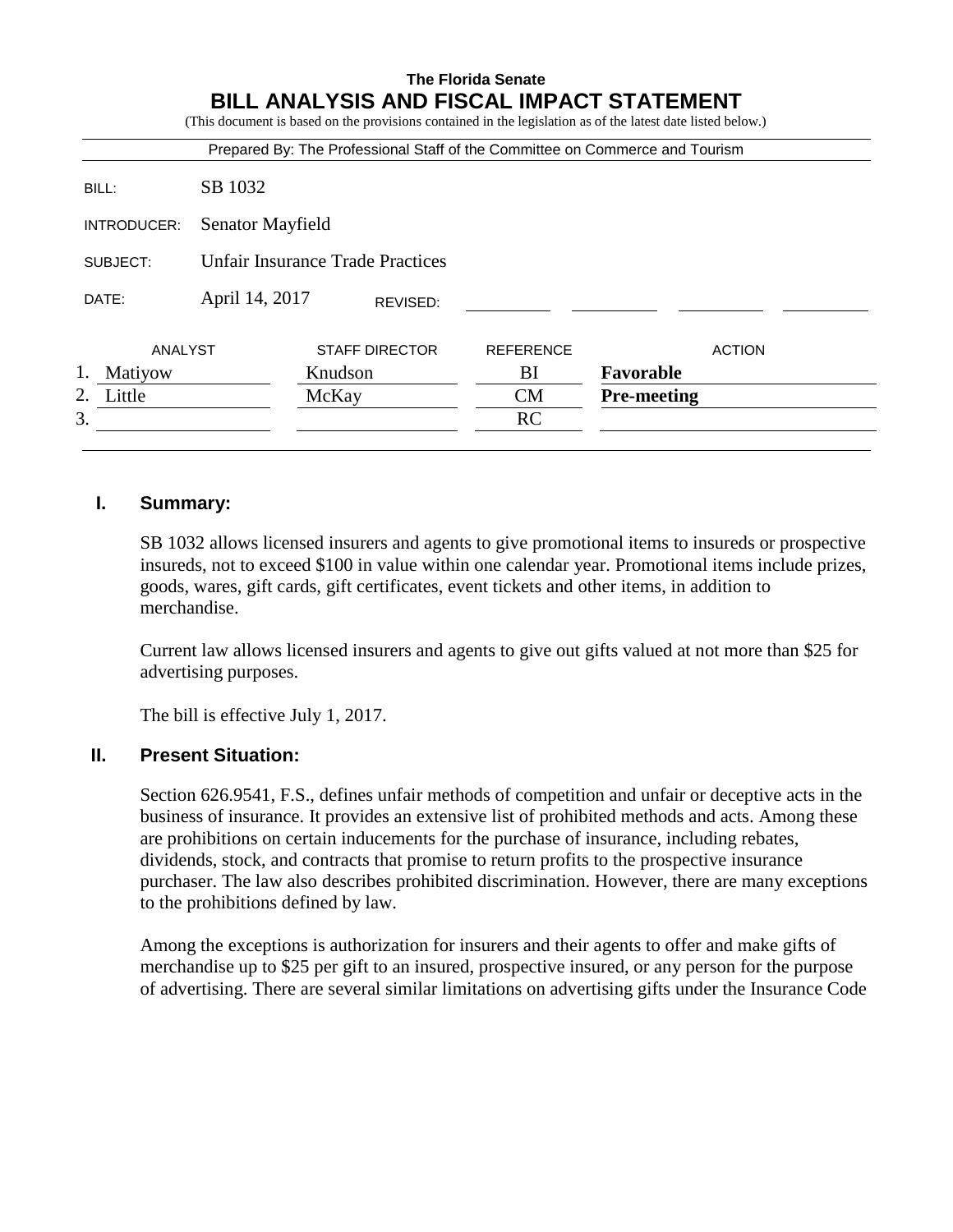related to the advertising practices of public adjusters, group and individual health benefit plans, and motor vehicle service agreement companies.<sup>1</sup> The \$25 limit has been in place since  $1989$ .<sup>2</sup>

The Insurance Code<sup>3</sup> does not define the term "merchandise," nor has the Department of Financial Services or the Office of Insurance Regulation defined this term in rules implementing their duties and obligations under the Insurance Code.<sup>4</sup> The common definition of "merchandise" is "commodities or goods that are bought and sold in business."<sup>5</sup> Therefore, insurers and agents are allowed to give saleable items valued at \$25 or less to others for advertising purposes.

## **III. Effect of Proposed Changes:**

The bill allows licensed insurers and agents to give out goods, wares, gift cards, gift certificates, event tickets and other promotional items, in addition to merchandise. It removes the requirement that the gift be given for advertising purposes. The bill increases the allowed maximum value of items given from \$25 to \$100 and applies the limit within one calendar year per insured or prospective insured.

The bill takes effect July 1, 2017.

#### **IV. Constitutional Issues:**

A. Municipality/County Mandates Restrictions:

None.

B. Public Records/Open Meetings Issues:

None.

C. Trust Funds Restrictions:

None.

 $\overline{a}$ 

<sup>&</sup>lt;sup>1</sup> Public adjusters, their apprentices, and anyone acting on behalf of the public adjuster are prohibited from giving gifts of merchandise valued in excess of \$25 as an inducement to contract. Section 626.854(10), F.S. A group or individual health benefit plan may provide merchandise without limitation in value as part of an advertisement for voluntary wellness or health improvement programs. Section 626.9541(4)(a), F.S. Motor vehicle service agreement companies are prohibited from giving gifts of merchandise in excess of \$25 to agreement holders, prospective agreement holders, or others for the purpose of advertising. Section 634.282(17), F.S.

<sup>2</sup> Chapter 89-360, Laws of Fla.

<sup>3</sup> Chapters 624-632, 634, 635, 636, 641, 642, 648, and 651 constitute the "Florida Insurance Code." Section 624.01, F.S.

<sup>4</sup> Rule 69B-186.010, F.A.C., Unlawful Inducements Related to Title Insurance Transactions, governs inducements related to title insurance, but exempts gifts within the value limitation of s. 626.9541(1)(m), F.S. However, federal law prohibits any fee, kickback, or thing of value given for referral of real estate settlement services on mortgage loans related to federal programs. 12 U.S.C. 2607 (2017).

<sup>&</sup>lt;sup>5</sup> MERRIAM-WEBSTER DICTIONARY,<https://www.merriam-webster.com/dictionary/merchandise> (last visited April 7, 2017).